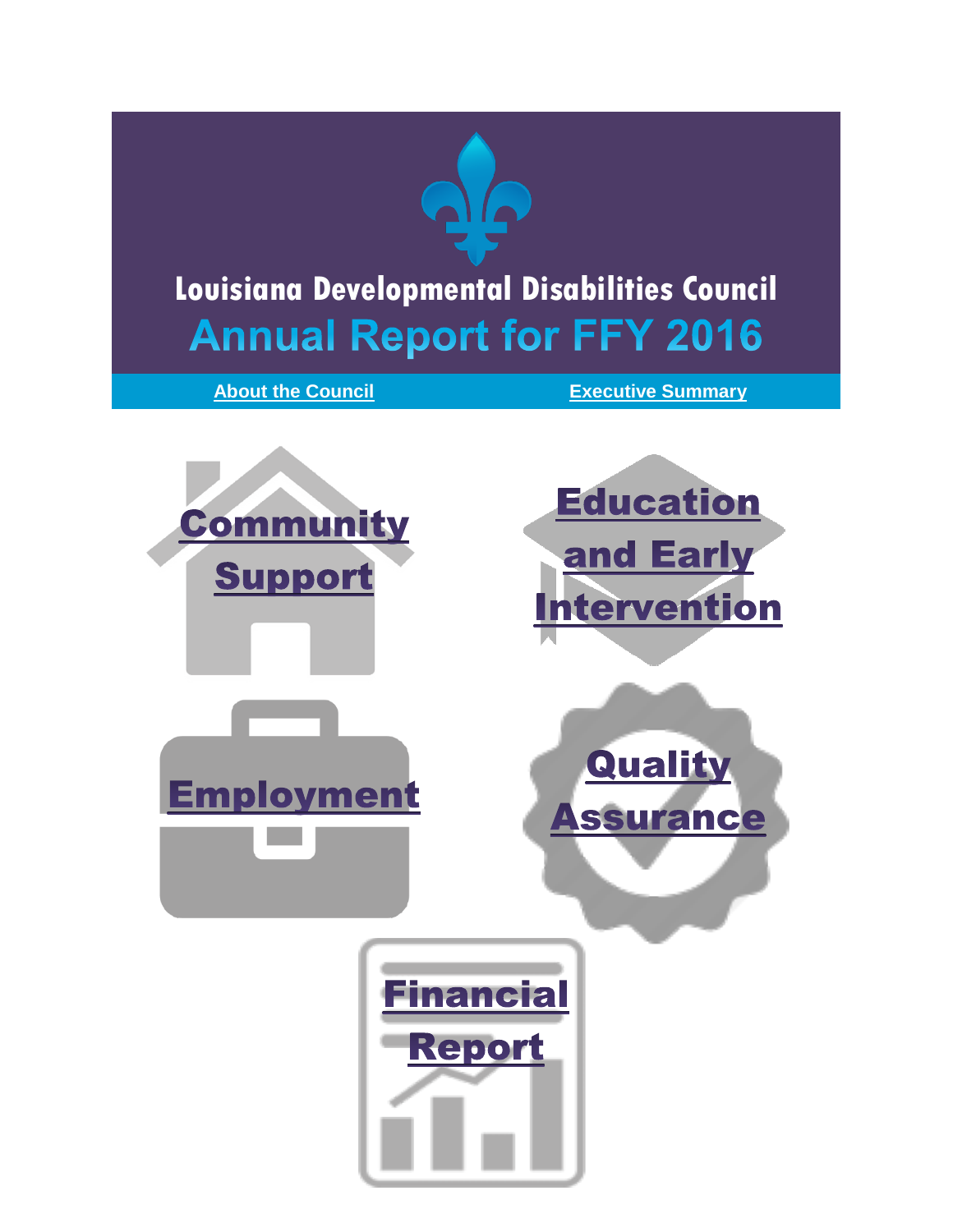### <span id="page-1-0"></span>**A Message from the Chairperson and the Executive Director**

The Louisiana Developmental Disabilities Council (the Council) collaborated with partners to fulfill its mandate of advocacy, capacity building and systems change through activities that result in selfdetermination and inclusion for people with developmental disabilities. Changes to important policy and practice the Council was instrumental in affecting in 2016 include averting attempts to block Medicaid expansion, restoring funding to community-based services that were facing massive budget cuts, strengthening requirements regarding reporting of incidents of restraint and seclusion in schools, establishing requirements for reporting student statistics on trends and patterns relevant to students with disabilities, and limiting the liability for parents of some students with a behavior intervention plan. Unfortunately, \$24 million in funding cuts left school systems scrambling to make budget cuts and trying to understand the impact of reductions to the high cost fund that assists school systems in meeting the costs of serving students with disabilities.

The Council's grassroots advocacy networks, **[Louisiana Citizens for](http://laddc.org/initiatives.cfm?id=11&aid=6)  [Action NOW \(LaCAN\)](http://laddc.org/initiatives.cfm?id=11&aid=6)** and **[Louisiana Together Educating ALL Children](http://www.laddc.org/initiatives.cfm?id=27&aid=2)  [\(LaTEACH\)](http://www.laddc.org/initiatives.cfm?id=27&aid=2)**, were instrumental in advocating for these changes. In 2016, more than 1,400 individuals across the state were engaged in the Council's advocacy efforts with almost 3,900 confirmed actions including participation in Legislative Roundtables, formal legislative visits, calls or emails to legislators, attendance at key legislative committee or educational board meetings, and Disability Rights Day at the Capitol.



The Council will continue to strive to capitalize on strong partnerships with stakeholders, other organizations, and policymakers to ensure all Louisianans with developmental disabilities live full lives and are fully included in their communities.

> Sandee Winchell, Executive Director, and Delery Rice, Chairperson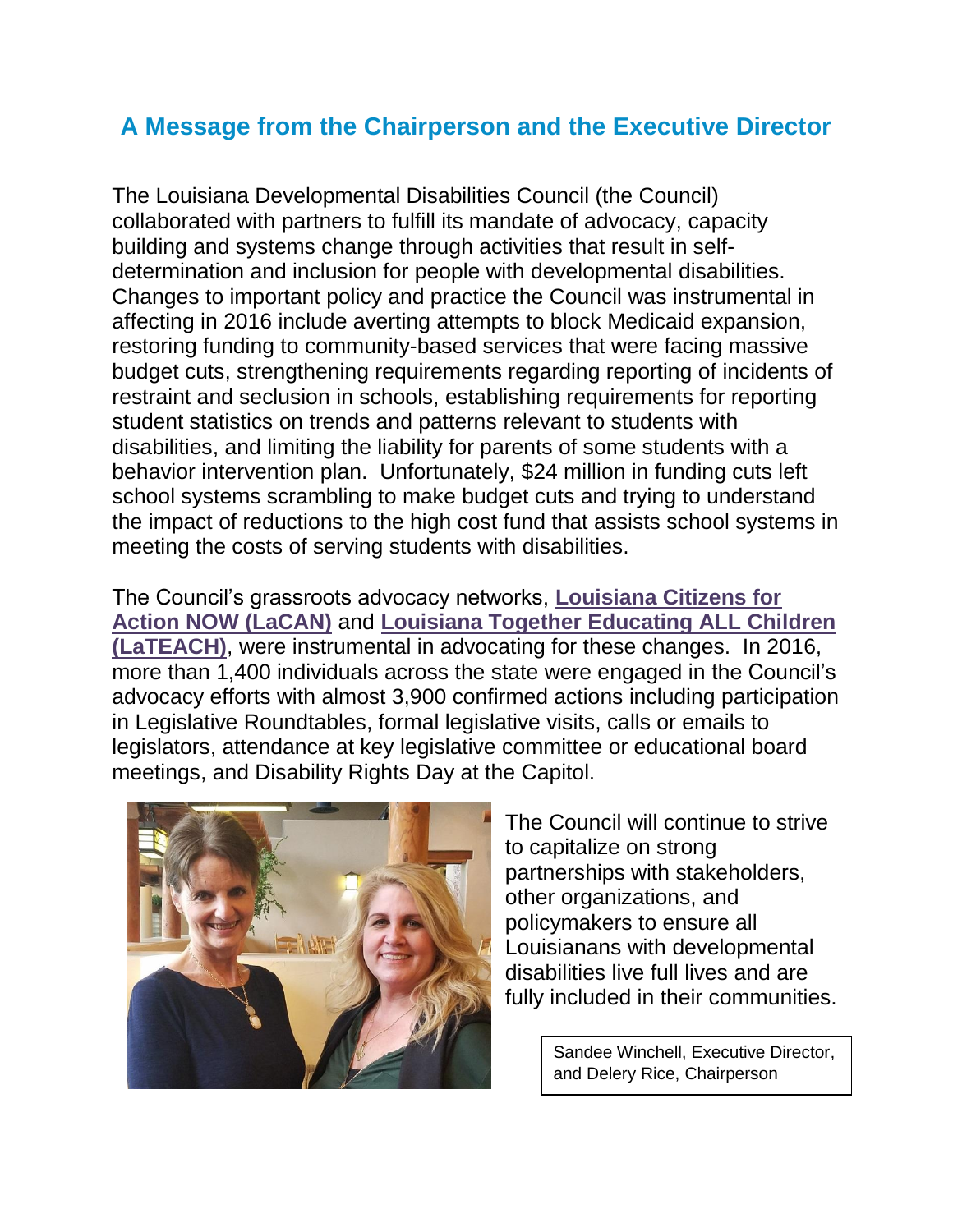# **Community Support**

The Council provided information on community supports through **[LaDDC](http://laddc.org/content.cfm?id=512)  [News](http://laddc.org/content.cfm?id=512)** and its Facebook® page and supported nine **[Families Helping](http://laddc.org/initiatives.cfm?id=9&aid=6)  [Families \(FHF\) Regional Resource Centers](http://laddc.org/initiatives.cfm?id=9&aid=6)** in providing support and information to self-advocates, families, and professionals.

- More than 33,000 people supported
- 138 outreaches to hospitals and health care providers

The Council demonstrates its commitment to community inclusion by advocating for a variety of policy changes designed to shift state effort from segregated institutions to individual and family supports, and to increase the community's capacity to serve those with the most challenging and complex needs. In 2016, the LA Department of Health agreed to implement a Council proposal to offer waiver services to 50 people in private ICFs/DD to enable them to move into their own homes. The Council, and its grassroots advocacy network, **[LaCAN](http://laddc.org/initiatives.cfm?id=11&aid=6)**, continually advocate for expansion or restoration of funding for community supports.

- 1,450 individuals participated in LaCAN activities
- 326 people engaged with legislators during Disability Rights Day (DRD).
- LaCAN successfully advocated for restoration of funding to DD home and community based waivers, **Families Helping Families**, the State Personal Assistance Program, Long-Term Personal Care Services, La Rehabilitation Services, and the local human services entities.



LaCAN advocates gather at the State Capitol for 2016 DRD.



Governor John Bel Edwards speaks to a participant prior to his address at DRD.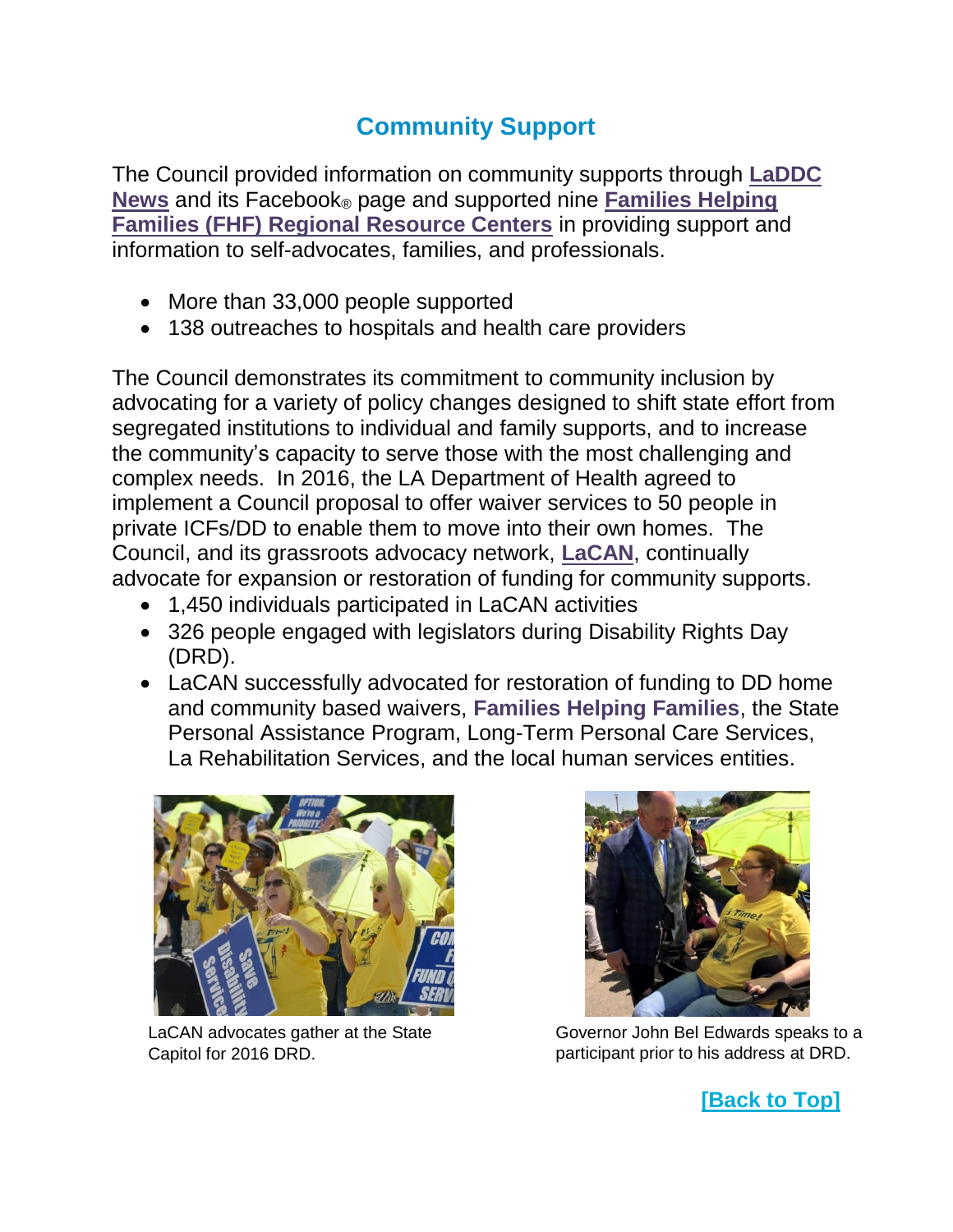### **Education and Early Intervention**

The Council and its education grassroots advocacy network, **[LaTEACH](http://www.laddc.org/initiatives.cfm?id=27&aid=2)**, advocated for improvements in the state's education system in accountability, funding method, and student progression and graduation.

More than 560 individuals participated in LaTEACH advocacy resulting in:

- Clarification that the La. Department of Education (LDOE) must report on incidents of restraint and seclusion, modification of the definition of restraint, and creation of the Advisory Council on Student Behavior and Discipline.
- Limiting of the liability for parents of some students with a behavior intervention plan when their student is at school.
- Requirement that LDOE report statistics on trends and patterns related to students with disabilities.
- Provision allowing people with disabilities who exited school without a diploma, even though they earned all the necessary credits, to request a high school diploma.
- Prohibition for schools to require medical information to be shared until a student is enrolled.

The **[Early Intervention Primary Service Provider \(PSP\) Model program](http://www.laddc.org/initiatives.cfm?id=52&aid=2)** provided training to families and childcare providers in the transdisciplinary service model through the Individual Family Service Plan (IFSP).

• 142 children and family members received training.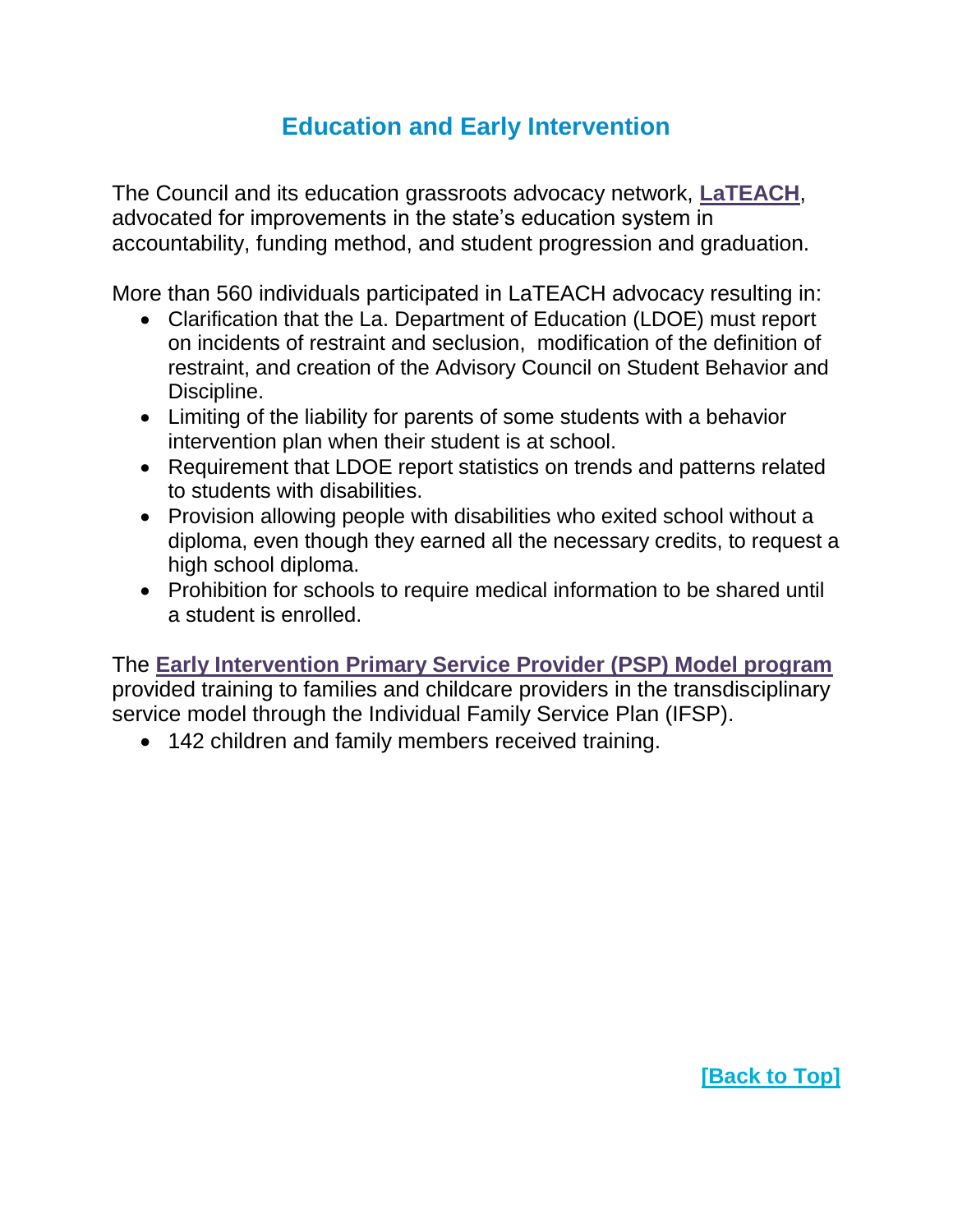# **Employment**

The Council provided financial support for the initial developmental phase of the **Paid Apprenticeship Program** with its Developmental Disability Network partner, the LSU Health Sciences Center, [Human Development](http://www.hdc.lsuhsc.edu/)  [Center,](http://www.hdc.lsuhsc.edu/) the state's University Center of Excellence in Developmental Disabilities (UCEDD).

The Council has been instrumental in advocating for implementation of policy that encourages competitive integrated individualized employment.

- Information regarding funding for the Louisiana Rehabilitation Services' (LRS) vocational rehabilitation program was provided to legislators. Due to state budget cuts, by the end of FFY 2016, only LRS' Order of Selection 1 was open.
- Council staff advocated throughout the year for the following:
	- o Increased collaboration with redevelopment of the workforce development system in Louisiana related to the Workforce Innovation and Opportunity Act;
	- o Practices facilitating employment first principles;
	- o Transitioning sheltered workshops to competitive inclusive individual employment;
	- o Certification of employment support professionals;
	- o Implementation of the use of a report card for supported employment providers; and
	- $\circ$  To add third party transition partnerships between LRS and local education agencies throughout the state.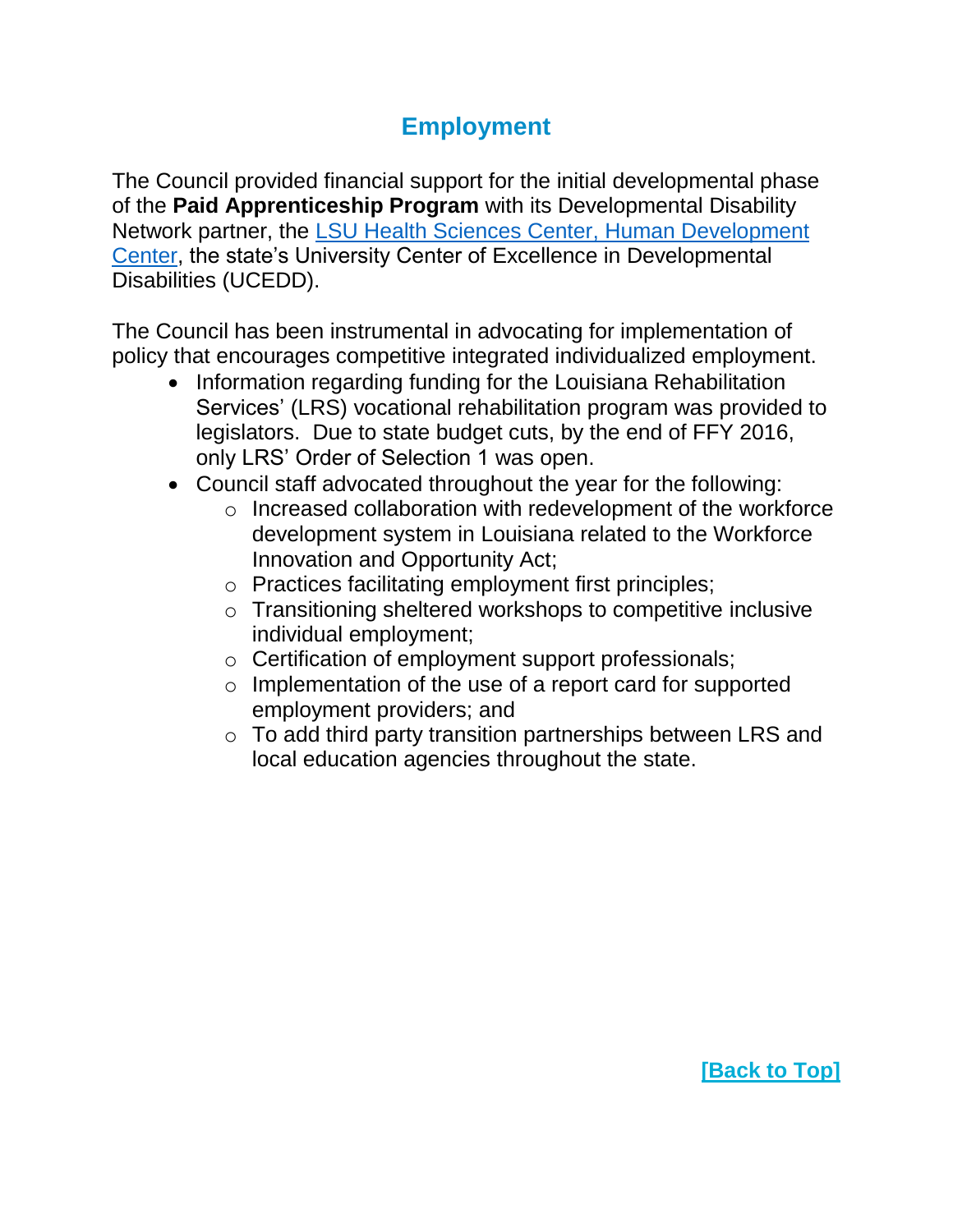#### **Quality Assurance**

In 2014, the Council approved a plan to improve the economic efficiency of its Partners' program including imposing a lower threshold of the number of applicants (<20) required to hold the typical six monthly sessions. This scenario occurred in 2016 and a **[Partners in Policymaking](http://www.laddc.org/initiatives.cfm?id=8&aid=8)** class was not held. In lieu of the Partners class, the Partners Coordinator hosted nine regional advocacy leadership workshops in collaboration with **[Families](http://www.laddc.org/initiatives.cfm?id=9&aid=6)  [Helping Families Regional Resource Centers.](http://www.laddc.org/initiatives.cfm?id=9&aid=6)**

- Workshops featured national speakers on a variety of topics including Legislative Process, Community Building, Organizing for Change, Inclusive Education, and Competitive Employment. Each workshop also included how to get involved in systems change advocacy.
- 221 people across the state attended the workshops.
- Partners' graduates of prior years serve in a variety of advocacy leadership roles including as Council grassroots advocacy leaders, Directors of **[Families Helping Families](http://www.laddc.org/initiatives.cfm?id=9&aid=6)  [Regional Resource Centers](http://www.laddc.org/initiatives.cfm?id=9&aid=6)**, members of the DD Council and other policy and advisory bodies, and testifying before critical legislative committees.



Al Condeluci shares with participants at a regional advocacy leadership workshop.

The Council's 2015 Advocacy Leadership Conference: "Creating a Meaningful Life" was hosted Thursday, November 19, 2015. The event was attended by 105 people including seventeen self-advocates and 57 family members. Attendees heard from two national speakers, Al Condeluci and Deborah Whitfield, about the importance of advocacy, social capital, and building natural supports to create a meaningful life for themselves and those they know with developmental disabilities. The conference also featured a panel of state legislators who praised the Council's grassroots advocacy efforts and gave tips for continued success.